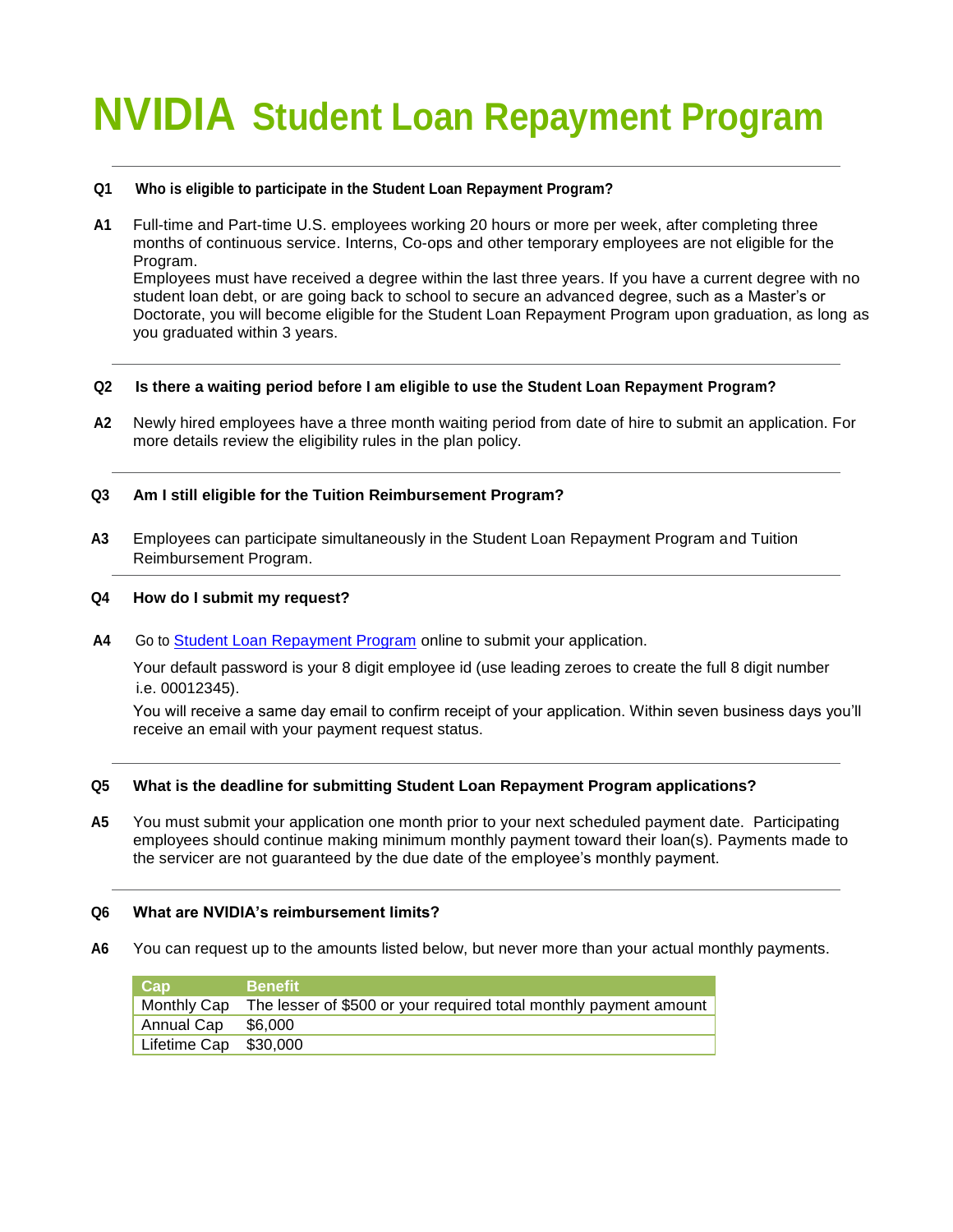# **Q7 What costs are covered under the Student Loan Repayment Program?**

**A7**

| <b>Applicable Expenses</b>                 | Ineligible or Non-Applicable Expenses     |
|--------------------------------------------|-------------------------------------------|
| • Federal Perkins Loans                    | $\bullet$ Late fees                       |
| • Private Student Loans                    | • Installment plan/deferred payment fees  |
| • Subsidized Stafford Loans (FFELP/Direct) | • Direct Parent PLUS Ioans                |
| • Unsubsidized Stafford Loans              | • Loans not in your name                  |
| (FFELP/Direct)                             | • Other methods of refinance: Example:    |
| • Health Professional Loans                | Home Equity Lines used to repay           |
| • Grad PLUS Loans (FFELP/Direct)           | Education                                 |
| • Student Consolidation Loans              | • Other methods of repayment: Funds from  |
| • Student Refinance Loans                  | 403(b)/401(k) or other retirement account |
| • State Loans                              | • Foreign Loans outside the US            |

# **Q8 What if the school I completed my degree from is not listed in the system?**

**A8** If your school is not in the Program database, you can request it be added by calling 855-222-2397 or by using the "Question" feature on the website.

#### **Q9 If I go on a leave of absence will my student loan repayments continue?**

**A9** You continue to be eligible while on a "non" Personal Leave of Absence. Personal Leaves of Absences are in-eligible for the duration of the personal leave of absence.

# **Q10 Do I have to repay my student loan payments if I leave NVIDIA?**

**A10** You must remain employed by NVIDIA for one year following receipt of your education expenses. Payments are subject to collection by NVIDIA if you voluntarily end your employment sooner.

## **Q11 Does my manager need to approve my request?**

**A11** The Student Loan Repayment Program requests do not need your manager's approval.

#### **Q12 What are the Program Documentation Requirements?**

**A12** You will need to provide proof of graduation including the degree and date obtained. This documentation can be obtained from the college/university from which you graduated. Examples: Copy of official Transcript; copy of diploma; confirmed graduation date on loan documentation.

Employees will not be reimbursed for loan payments that are overdue, whether or not they have a process setup with the loan servicer.